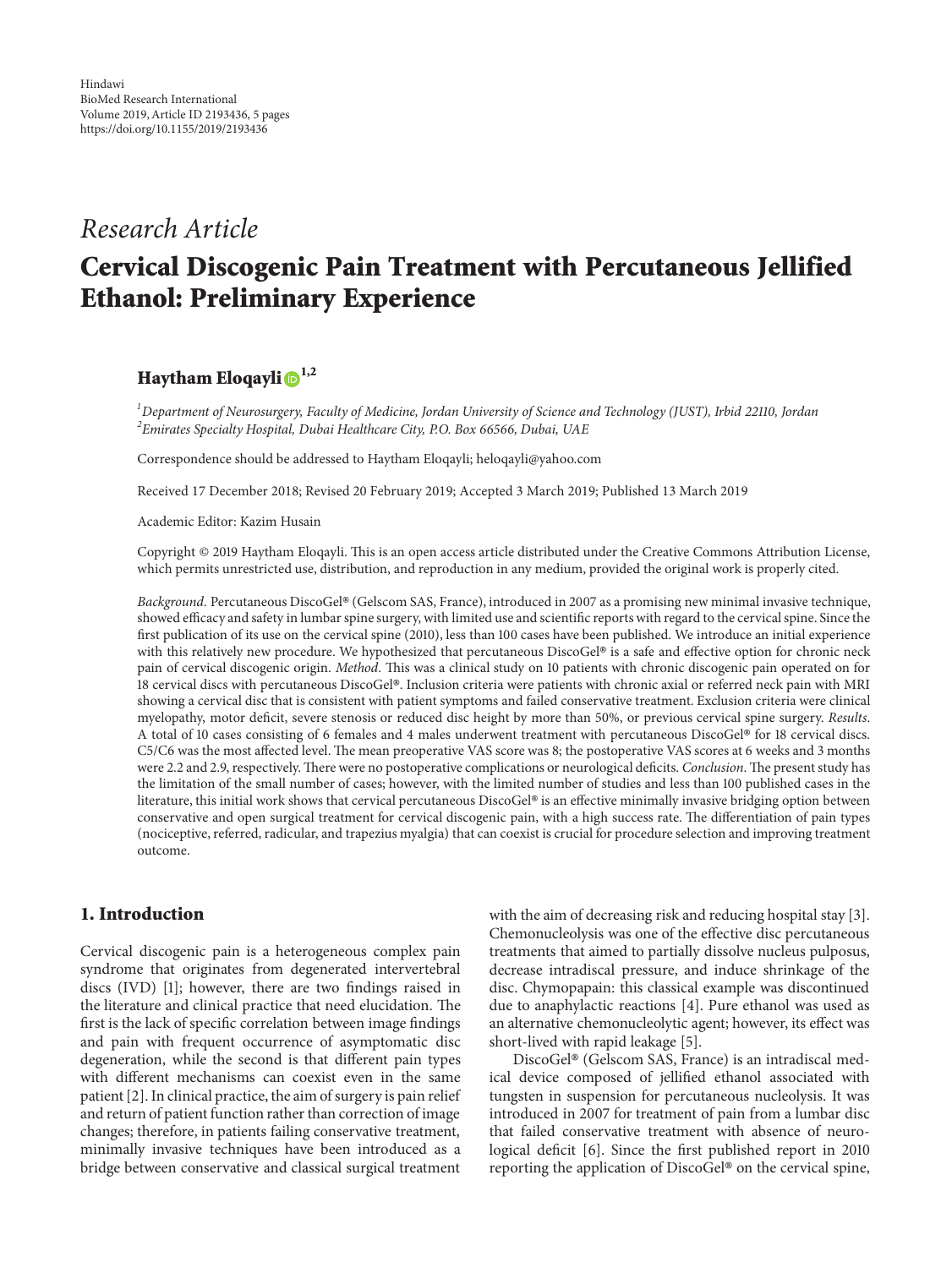less than 100 cases have been reported: 57 cases with 89% success [\[7](#page-3-6)], 9 cases with a success rate of 83% [\[8\]](#page-3-7), and 33 patients with an 82% success rate [\[4\]](#page-3-3). Moreover, most of the knowledge on cervical spine pain generation is adapted from medical literature on the lumbar spine, ignoring the innate microanatomical and embryological diferences in annulus fbrosis and supporting muscles, which might afect pain generation and appropriate treatment techniques [\[9\]](#page-3-8).

In the presence of the limited number of studies with a limited number of cases addressing use of DiscoGel® in a cervical disc, we report our preliminary experience. Moreover, due to the confusion with pain types, patterns, and generators from the cervical spine, we added a short summary in Discussion, addressing chronic cervical-related pain. The number of cases is small; however, the present study is preliminary research for a new technique with less than 100 cases published on the cervical spine.

#### **2. Methods**

This was a clinical case series study. Participants were patients who were 18-60 years of age with chronic axial or referred neck pain who failed conservative treatment with MRI showing a cervical disc that was consistent with patient symptoms. Exclusion criteria were clinical myelopathy, motor deficit, radiological severe stenosis or reduced disc height by more than 50%, or previous cervical spine surgery.

Each patient was evaluated at timed intervals: before the procedure (baseline) and at 1 day, 2 weeks, 6 weeks, and 3 months using the VAS pain score. Baseline, 6-week, and 3 month VAS score changes are presented. Approval of the ethics committee was obtained. Informed consent from the patients was obtained.

#### **3. Techniques**

Procedures were performed as described by Thernon et al., 2010, under conscious sedation, aseptic surgical conditions, and fuoroscopy guidance. We gave an intravenous injection of an antibiotic 45 minutes prior to the surgical procedure. Patients were placed in the supine position, with the neck slightly hyperextended with a folded towel between the shoulder blades. A right anterolateral approach was taken in all cases to avoid any harm to the esophagus. We marked the skin puncture point with fuoroscopic guidance. We felt the carotid pulsation laterally under the sternocleidomastoid and the trachea medially and then applied frm pressure with the second and third fngers to feel the cervical spine. We then inserted spinal needles (20-gauge, 10 cm) through the space created by placing two fngers and adjusted the needle trajectory to the target disc to puncture the annulus between the uncovertebral joint and midline sloping under the lip of the upper cervical vertebrae. We confrmed appropriate position and depth with AP and lateral x-ray views. A diskography was performed with adjustment of a beveled needle tip to allow better spread of contrast. DiscoGel® was injected slowly over 5 minutes in a dose of 0.2–0.3 mL per cervical disc, and the needle was then left in place for 90

seconds before being removed. Patients were monitored for one hour afer the procedure in the postanesthetic care unit and then transferred to the general ward. The patients were discharged on anti-infammatories, mild muscle relaxants, analgesic drugs, and antibiotic prophylaxis.

## **4. Results**

Patients' age, gender, disc levels, and VAS pain score are summarized in Table [1.](#page-2-0) A total of 10 cases consisting of 6 females and 4 males underwent treatment with percutaneous DiscoGel® for 18 cervical discs. The mean age of the patients was 46.2 (32-59) years. All patients presented with axial neck pain with referred pain components. The mean preoperative VAS score was 8.1, whereas the 6-week and 3-month posttreatment mean VAS scores were 2.2 and 2.7, respectively. The most common degenerated disc was C5/C6. No patient had complications or neurological deficit postoperatively. All patients were discharged the same day.

## **5. Discussion**

Pain from a degenerated spine is complex and heterogenous with lack of specifc correlation between image disc changes and pain. Clinical correlation to image changes is mandatory to avoid overdoing unnecessary surgery. A cervical spine disc causes multiple pain types and patterns with diferent mechanisms that can coexist; however, a major part of the knowledge on a cervical spine disc and pain is adapted from research on the lumbar spine, thereby ignoring some unique features of the cervical spine, such as the crescent shape anteriorly thick posteriorly thin cervical disc annulus [\[10](#page-3-9)], and diferent embryology and innervation of cervical muscles that are arranged in three layers: somite epimere dorsal rami innervated deep intrinsic cervical muscles, somite hypomere ventral rami innervated extrinsic spine muscles (i.e., levator scapulae, rhomboids), and nonsomite lateral mesenchymal plate originating trapezius muscle [\[11\]](#page-3-10). Consequently, understanding the pathogenesis of cervical pain generation and types can help in the selection of minimally invasive techniques that decrease pain and improve function, thereby decreasing the need for open surgery. Application of percutaneous DiscoGel® is a promising procedure that showed efficacy and safety in the lumbar spine, with limited use and scientifc reports for cervical discogenic pain.

Controversy still exists regarding mechanisms of discogenic pain generation, with possible contribution from neovascularization, infammation, mechanical microinstability, compression, ingrowth of free nerve endings to the depth of the annulus, increased intradiscal pressure, imbalance between matrix metalloproteinases and tissue inhibitors of metalloproteinases, stretching, and tears in annulus fbrosis [\[12](#page-3-11)]. Therefore, pain types, mechanisms, and generators are elucidated in the next section, followed by discussion on cervical percutaneous DiscoGel®.

*5.1. Cervical Pain Types.* Chronic cervical-related pain can be subdivided into the following categories that can coexist and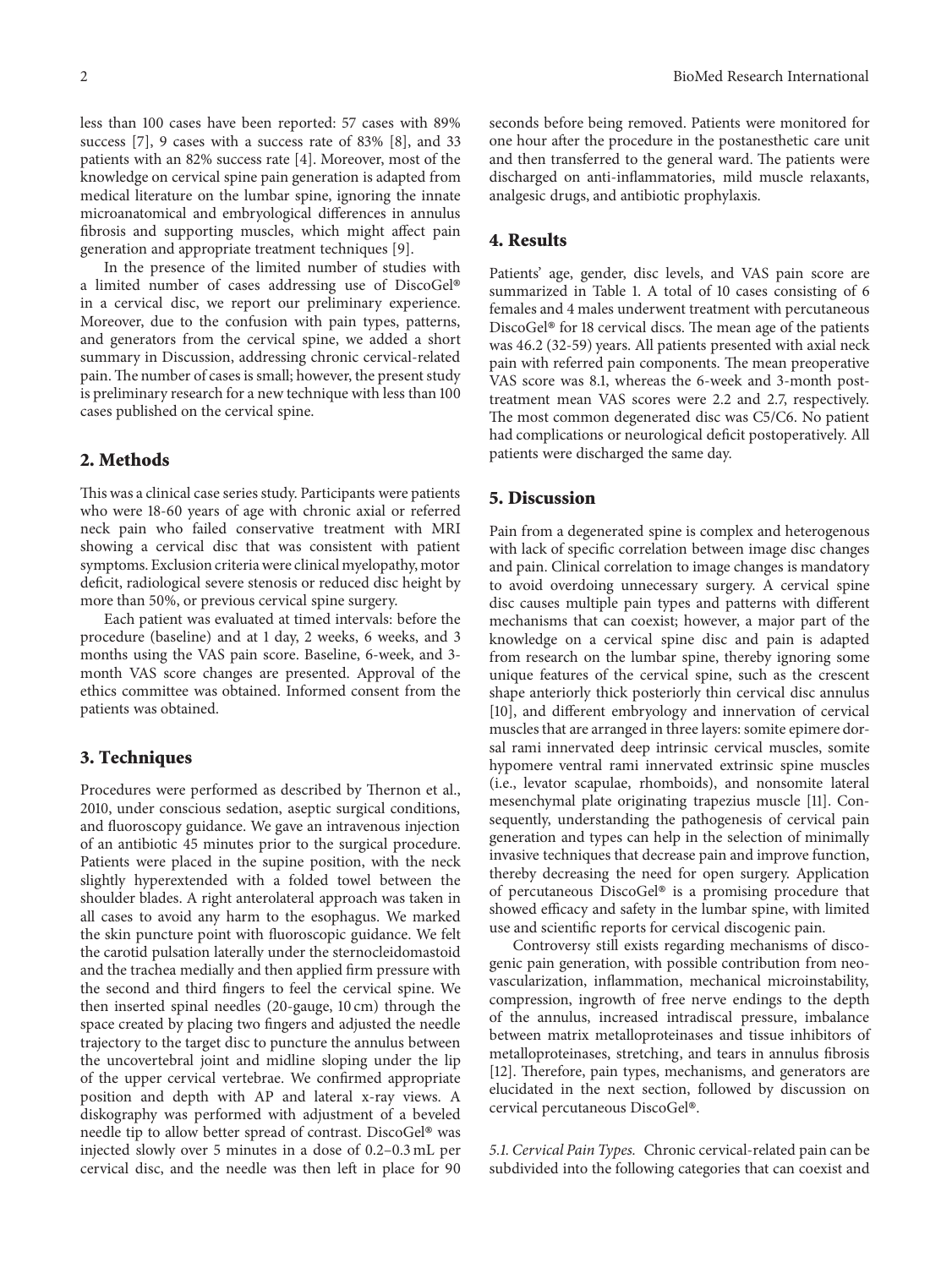<span id="page-2-0"></span>

|                              | Age  | Gender | Disc level   |          |           | Pretreatment VAS 6-week posttreatment VAS 3-month posttreatment VAS |
|------------------------------|------|--------|--------------|----------|-----------|---------------------------------------------------------------------|
|                              | 54   | F      | C4/C5, C5/C7 | 9.1      | 2.6       | 2.8                                                                 |
|                              | 51   | F      | C4/C5, C5/C6 | 7.7      | 2.2       | 2.9                                                                 |
|                              | 50   | M      | C4/C5, C5/C6 | 9        | 2.5       | 3.2                                                                 |
|                              | 41   | F      | C4/C5, C5/C6 | 8.8      | 1.4       | 2.3                                                                 |
|                              | 48   | F      | C5/C6        | 8.2      | 2.3       | 3.1                                                                 |
|                              | 32   | F      | C4/C5, C5/C6 | 7.8      | 3.9       | 4.4                                                                 |
|                              | 50   | M      | C5/C6, C6/C7 | 8.6      | 1.5       | 1.8                                                                 |
|                              | 43   | F      | C6/C7        | 6.7      | 1.4       | 2.3                                                                 |
|                              | 59   | M      | C4/C5, C5/C6 | 6.5      | 2.5       | 3                                                                   |
|                              | 51   | M      | C6/C7        | 7.3      | 1.5       | 3                                                                   |
| Mean                         | 47.9 |        |              | 7.97     | 2.1777778 | 2.8777778                                                           |
| Standard deviation 7.5490985 |      |        |              | 0.931009 | 0.8288211 | 0.7361688                                                           |

Table 1: Demographic, disc level, and visual analogue scale (VAS) score data of the patients who were treated with percutaneous DiscoGel®.

possibly infuence each other:

- (1) Radicular pain and radiculopathy: this is correlated to disc herniation with irritation (infammation) and/or compression of the nerve root and dorsal root ganglia (DRG). This is a neuropathic type of pain that can follow a dermatomal distribution or be described deep inside the limb with a lancing, searing, or internal pressure nature
- (2) Axial deep pain: this is a nociceptive pain type that can originate from any bony or soft tissue structure in the neck but commonly from degenerated a disc and facet joint. This is an inflammatory pain type where excessive stimuli activate nociceptors (free nerve endings), causing both acute and chronic pain mediated via A delta and C fbers with both central and peripheral sensitization complicating the clinical presentation
- (3) Referred pain: this is a component of nociceptive pain perceived in a remote region that shares common segmental innervation or  $2<sup>nd</sup>$  order neuron. This pain referral commonly is cutaneous or muscular but it can be perceived in all other structures depending on the embryological innervation. Referred pain should be diferentiated from neuropathic radicular pain where nerve root injury is the primary cause. Treatment of referred pain is via identifcation and management of the nociceptive generator
- (4) Trapezius myalgia: physical and psychological factors predispose to chronic trapezius myalgia. This is a separate entity of pain type with debate on the mechanism and pain pathway [\[13\]](#page-4-0). The trapezius muscle embryological origin is from the nonsomite lateral mesenchymal plate with motor innervation from the XI cranial nerve and sensory innervation from the ventral rami of C3 and C4. Debate exists on the contribution of the cervical plexus to motor innervation of the trapezius. Myofascial pain perceived on the medial side of the scapula should not be confused with trapezius myalgia. The first is

referred pain in the hypomere ventrally innervated muscles (i.e., rhomboids, levator scapulae) that share common innervation with the annulus [\[14](#page-4-1)], whereas the latter is pain in the upper trapezius, with debate on mechanism and neural pathway

5.2. Percutaneous Discectomy with Jellified Alcohol. Theron et al., 2007, introduced DiscoGel® [\[6\]](#page-3-5) as an alternative to surgical treatment for lumbar disc presenting with chronic pain and failed conservative treatment without neurological deficit. The average success rate was 89% for 276 lumbar disc cases, with no complications.

Stagni et al., 2012 [\[15](#page-4-2)], showed that DiscoGel® is safe and easy to handle with no complications and good improvement in 24 out of 32 treated lumbar discs. De Zesa et al. [\[16](#page-4-3)] reported a 75% success rate in 79 lumbar discs, with no sensory or motor impairments. A correlation between MRI Modic type I signal and treatment efficacy with DiscoGel® has been shown in the lumbar disc with a lower success rate in 35 lumbar cases compared to other reports [\[17\]](#page-4-4). The higher treatment response rate by Theron, 2007, was attributed to local corticoid injection and shorter duration between pain onset and application of percutaneous nucleolysis. The use of DiscoGel® for lumbar radicular pain was safe and effective [\[18](#page-4-5)]. Bellini et al., 2015 [\[8](#page-3-7)], reported improvement in 85% of 73 lumbar disc patients and 83% of nine cases of cervical discs with percutaneous DiscoGel®; they were followed up for 3 months.

The cervical disc received less attention with tendency for applying the knowledge gained from treating the lumbar disc and pain to the cervical spine. Theron et al., 2010, published the outcome of cervical percutaneous DiscoGel® application for 57 patients, showing an 89.5% success rate in the form of resolution or signifcant pain reduction afer 6 weeks of follow-up; however, a limited number of studies and cases addressed the application of DiscoGel® to the cervical spine: 57 cases with 89% success [\[7\]](#page-3-6), 9 cases with a success rate of 83%  $[8]$ , and 33 patients with an 82% success rate  $[4]$ . The current study reports a similar success rate with no reported complications. Moreover, C5/C6 are the most afected discs in the current study, which fts with previous reports [\[19\]](#page-4-6).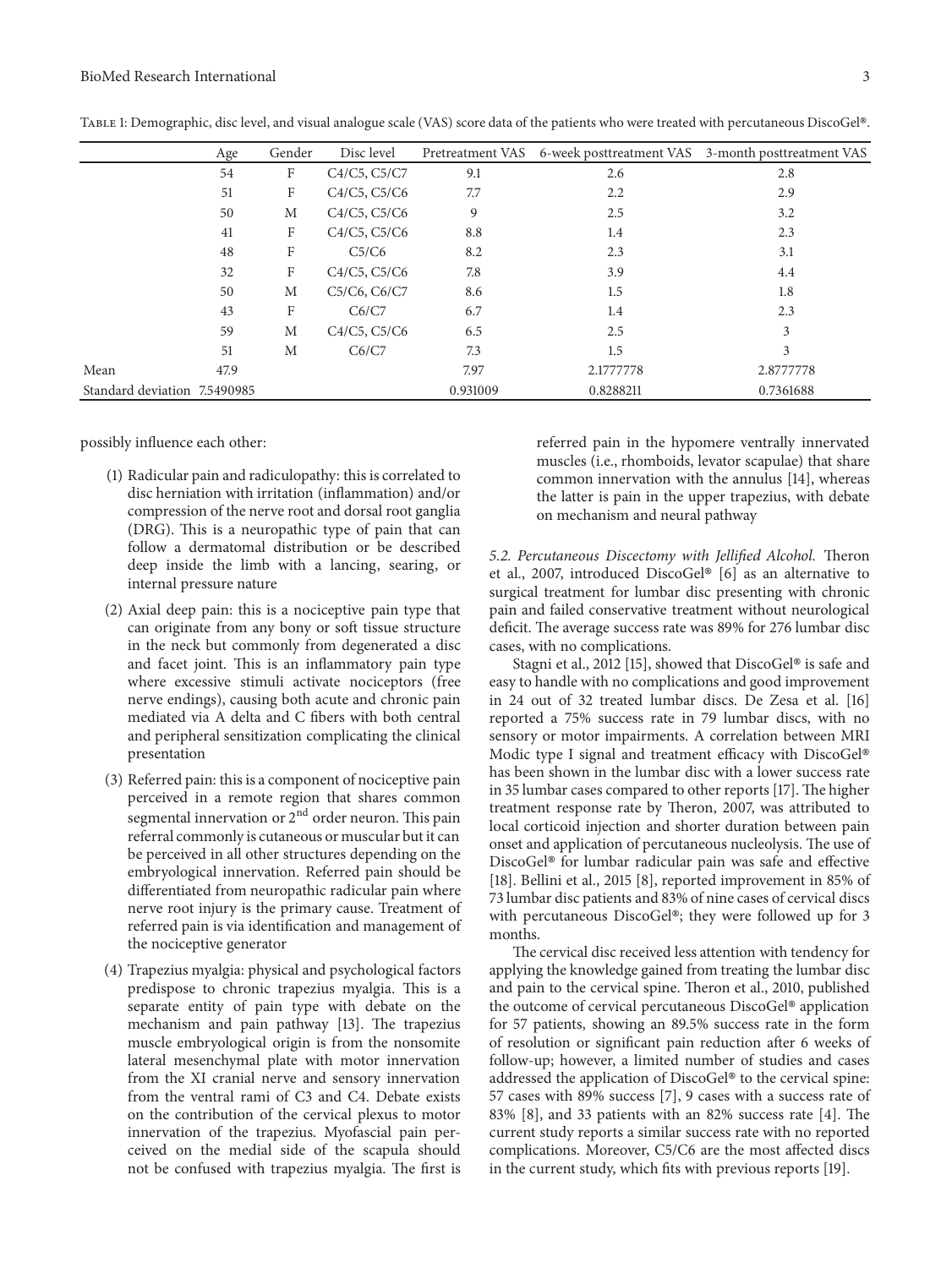Steroid injection, duration of symptoms, and containing of the disc have been reported as factors that can infuence treatment response. We add that type of pain (nociceptive, neuropathic, referred, or myofascial) and type of changes in the treated disc (degenerated versus herniation) need to be considered in cervical pain diagnosis and treatment selection. Degenerated discs cause mainly discogenic nociceptive axial pain with referred components through decreased disc pressure, infammation, neovascularization, and ingrowth of free nerve endings, whereas herniated soft discs cause mainly neuropathic radicular pain from compression and infammation of the nerve root and DRG. Contained soft discs produce pain via increased intradiscal pressure, stretching of the annulus laminae, and infammation to the nerve root and DRG from leaked nucleus pulposus fuids [\[20](#page-4-7)]. Consequently, the percutaneous procedure should address the pain mechanism. In the present study, discogenic pain from cervical degenerated discs with axial nociceptive and referred pain was selected with possible mechanisms for percutaneous jellifed alcohol of acting as anti-infammatory, chemical damage to the neovascularization granulation vessels and ingrowing free nerve endings. The cervical spine is less weight-bearing compared to the lumbar spine, with the main pain generator (thicker anterior region of the annulus) being directly addressed. Therefore, with proper patient selection, the success rate for cervical discogenic pain might be better than for the more weight-bearing lumbar pain where multiple factors can add to the complexity.

This minimally invasive cervical percutaneous discectomy has the advantages of shorter hospitalization, less tissue disruption, less risk, less or no postoperative adhesions, no skin scar, no risk of instability, and shorter recovery period. Therefore, in patients failing conservative treatment with absent neurological deficit, this procedure can be an option before going for open surgery.

Our study has the limitation of small sample numbers and short follow-up period; however, in view of limited experience and reports in the literature for the use of this technique in cervical discs with less than 100 cases reported, we hope this report can add to the limited knowledge about this issue. Disc and endplate image grading (i.e., Modic, Pfrrmann) is not mentioned in the present study as the sample size is small, which precludes drawing correlations; however, it should be mentioned here that correlation of endplate and disc changes with axial pain is controversial even in larger studies and systemic reviews [\[21](#page-4-8)]. Moreover, future research should address the clinical pain types from cervical spine degeneration, which may mandate a clinical and treatment-based classifcation rather than only imagebased classifcation that might lead to disc disease overdiagnosis [\[22](#page-4-9)].

#### **6. Conclusion**

This initial pilot study indicates that percutaneous jellified alcohol DiscoGel® chemonucleolysis is a safe and efficient procedure for selected patients with chronic discogenic axial nociceptive and referred pain from a cervical disc. For patients with failed conservative treatment, in the absence of neurological defcit or myelopathy, this procedure can be a bridging option between conservative medical treatments and surgery.

## **Data Availability**

The data used to support the findings of this study are available from the author upon request.

## **Conflicts of Interest**

The author declares that there are no conflicts of interest regarding the publication of this paper.

## **References**

- <span id="page-3-0"></span>[1] N. Bogduk, "The anatomy and pathophysiology of neck pain," *Physical Medicine and Rehabilitation Clinics of North America*, vol. 22, no. 3, pp. 367–382, 2011.
- <span id="page-3-1"></span>[2] H. Eloqayli, "Subcutaneous accessory pain system (SAPS): a novel pain pathway for myofascial trigger points," *Medical Hypotheses*, vol. 111, pp. 55–57, 2018.
- <span id="page-3-2"></span>[3] M. Oglesby, S. J. Fineberg, A. A. Patel, M. A. Pelton, and K. Singh, "Epidemiological trends in cervical spine surgery for degenerative diseases between 2002 and 2009," *The Spine Journal*, vol. 38, no. 14, pp. 1226–1232, 2013.
- <span id="page-3-3"></span>[4] H. Sayhan, S. G. Beyaz, A. M. Ülgen, M. F. Yuce, and Y. Tomak, "Long-term clinical efects of DiscoGel for cervical disc herniation," *Pain Physician*, vol. 21, no. 1, pp. E71–E78, 2018.
- <span id="page-3-4"></span>[5] C. Riquelme, M. Musacchio, F. Mont'Alverne, and A. Tournade, "Chemonucleolysis of lumbar disc herniation with ethanol," *Journal of Neuroradiology*, vol. 28, no. 4, pp. 219–229, 2001.
- <span id="page-3-5"></span>[6] J. Theron, L. Guimaraens, A. Casasco, T. Sola, H. Cuellar, and P. Courtheoux, "Percutaneous treatment of lumbar intervertebral disk hernias with radiopaque gelifed ethanol: a preliminary study," *Journal of Spinal Disorders & Techniques*, vol. 20, no. 7, pp. 526–532, 2007.
- <span id="page-3-6"></span>[7] J. Theron, H. Cuellar, T. Sola, L. Guimaraens, A. Casasco, and P. Courtheoux, "Percutaneous treatment of cervical disk hernias using gelifed ethanol," *American Journal of Neuroradiology*, vol. 31, no. 8, pp. 1454–1456, 2010.
- <span id="page-3-7"></span>[8] M. Bellini, D. G. Romano, S. Leonini et al., "Percutaneous injection of radiopaque gelifed ethanol for the treatment of lumbar and cervical intervertebral disk herniations: experience and clinical outcome in 80 patients," *American Journal of Neuroradiology*, vol. 36, no. 3, pp. 600–605, 2015.
- <span id="page-3-8"></span>[9] J. Tonetti, L. Potton, R. Riboud, M. Peoc'h, J.-G. Passagia, and J.-P. Chirossel, "Morphological cervical disc analysis applied to traumatic and degenerative lesions," *Surgical and Radiologic Anatomy*, vol. 27, no. 3, pp. 192–200, 2005.
- <span id="page-3-9"></span>[10] S. Mercer and N. Bogduk, "The ligaments and anulus fibrosus of human adult cervical intervertebral discs," The Spine Journal, vol. 24, no. 7, pp. 619–626, 1999.
- <span id="page-3-10"></span>[11] M. Scaal, "Early development of the vertebral column," *Seminars in Cell & Developmental Biology*, vol. 49, pp. 83–91, 2016.
- <span id="page-3-11"></span>[12] A. J. Freemont, "The cellular pathobiology of the degenerate intervertebral disc and discogenic back pain," *Rheumatology*, vol. 48, no. 1, pp. 5–10, 2009.